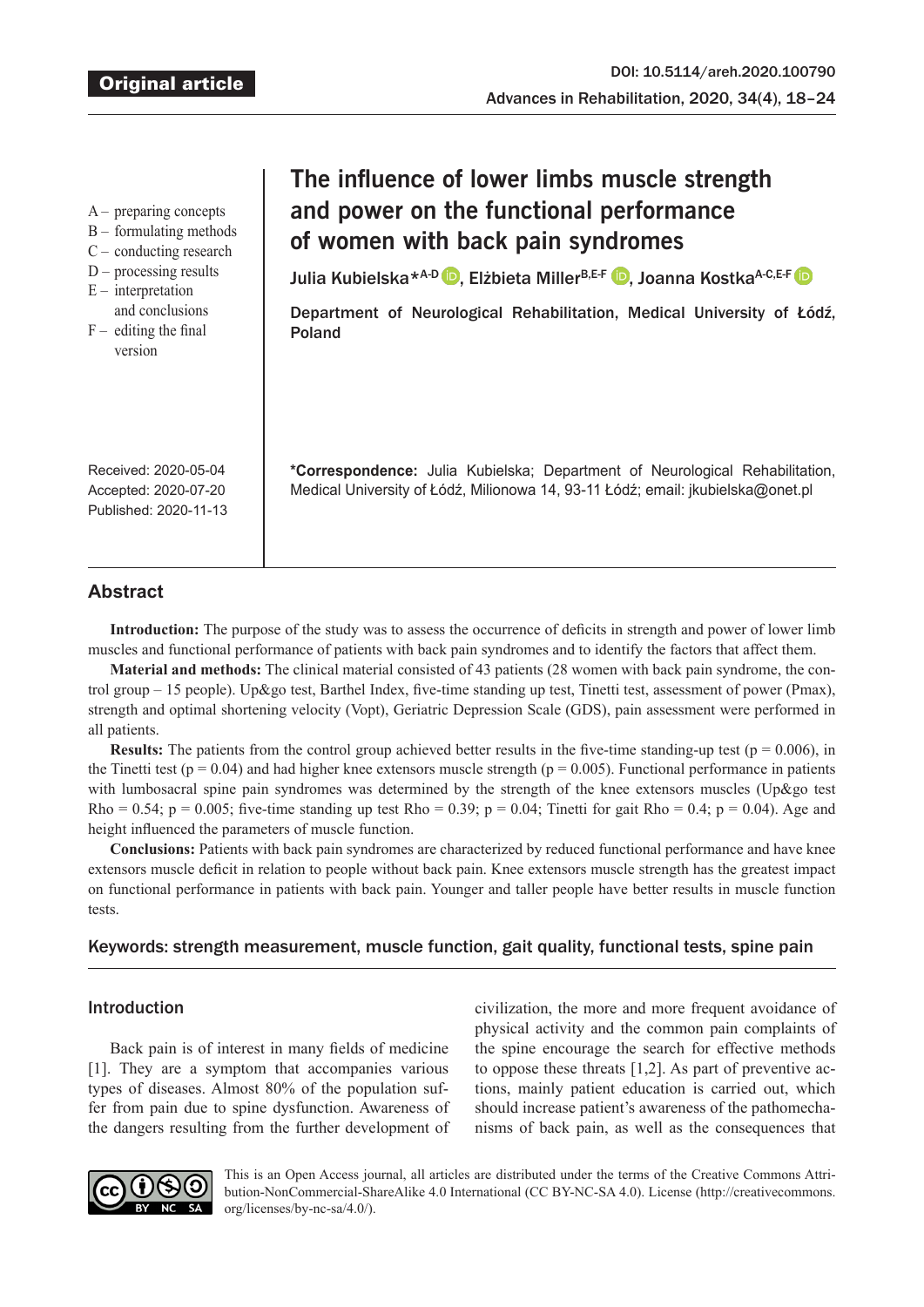may result from the lack of knowledge about pro-health behaviours [3].

All kinds of pathologies of the spine and peri-spine tissues may impair its functions, which include: protection of the spinal cord, body support function and stabilization [2]. These disorders can significantly affect the deterioration of functional efficiency, that is the ability to be independent in terms of basic and complex activities of everyday life [4].

The condition of the muscles may influence the functioning of the spine directly (paraspinal muscles) or indirectly (e.g. muscles of the lower limbs), influencing the positioning and operation of segments related to the spine. In turn, restriction of physical activity caused by pain and fear of the worsening of symptoms may reduce muscle strength and power. Patients with back pain also show a tendency to inhibit muscle activity, which may affect the results of measurements of muscle function parameters [5].

The purpose of the study was to assess the occurrence of deficits in strength and power of lower limb muscles and functional performance in patients with back pain syndromes in relation to healthy people and to identify factors that affect them.

#### Material and methods

The clinical material consisted of 43 women – patients of the Department of Daily Rehabilitation at the Jonscher Municipal Medical Center dr Karol Jonscher in Łódź. The study group (study group A) consisted of 28 adult women with pain syndromes of the lumbosacral part of the spine, while the control group consisted of 15 patients with no spinal health problems.

Due to the fact that age is an important determinant of muscle function, in order to determine the actual deficits in strength, muscle power and functional efficiency of patients with back pain syndromes in relation to people without such problems, 20 women were selected in

age-matched control group from study group A (study group B).

The tests were carried out on people capable of understanding and executing commands and without general contraindications to perform stress tests. The study excluded people with health problems that prevented functional tests and those whose diseases could directly affect the level of power and strength of the muscles of the lower extremities, except for pain in the lumbosacral part of the spine (people after a stroke, with serious orthopedic problems, having joint prostheses, with a significant limitation of the range of motion and with large changes in muscle tone to a degree that limited the ability to perform planned tests and examinations).

All patients gave written consent to participate in the study and obtained the consent of the main doctor. The project was approved by the Bioethics Committee of the Medical University of Łódź (RNN/130/17/KE from April 17, 2017).

All patients completed a questionnaire that contained questions about their basic data, education, characteristics of the back pain syndrome, previous rehabilitation, possible spine injury, current functional ability, comorbidities and lifestyle. The characteristics of the studied groups (metric data) are presented in Table 1.

The Up&go test, the Barthel 20-point Index, the fivetime standing test and the Tinetti test were used to assess the functional ability. During the Up&go test, the patient is asked to get up from the chair, walk a distance of 3 meters, turn around, come back and sit on the chair. The transition time is measured from the command that starts the test until you sit on the chair [6]. The Barthel Index assesses efficiency in terms of ten basic activities of everyday life, rated from 0 to 2 points for each question (a total of max 20 points) [7]. During the five-time standing up test, the patient is instructed to get up from the chair without the help of the upper limbs, which the patient places crosswise on the chest. The patient is asked to repeat this operation five times as quickly as possible. The time it took to complete this task is recorded. The

| Tab. 1. Characteristics of studied groups (metric data) |  |  |  |  |  |
|---------------------------------------------------------|--|--|--|--|--|
|---------------------------------------------------------|--|--|--|--|--|

|                              | Study group $(A)$<br>Me $(Q1-Q3)$<br>$(n = 28)$ | Study group (B)<br>Me $(Q1-Q3)$<br>$(n = 20)$ | Control group<br>Me $(Q1-Q3)$<br>$(n = 15)$ | Significance level $(p)$<br>(study group B vs<br>control group) |
|------------------------------|-------------------------------------------------|-----------------------------------------------|---------------------------------------------|-----------------------------------------------------------------|
| Age (years)                  | $66.0(60.0-73.5)$                               | $60.5(57.0 - 68.0)$                           | $59.0(50.0 - 64.00)$                        | 0.53                                                            |
| Body weight (kg)             | $73.0(66.0 - 80.0)$                             | $73.5(68.0 - 81.5)$                           | $70.0(61.0 - 83.0)$                         | 0.61                                                            |
| Growth $(m)$                 | $1.64(1.59-1.69)$                               | $1.64(1.61-1.70)$                             | $1.64(1.60-1.68)$                           | 0.57                                                            |
| BMI $(kg/m2)$                | $27.7(24.4 - 29.1)$                             | $27.6(14.4 - 28.8)$                           | $25.4(24.0 - 32.3)$                         | 0.82                                                            |
| Number of years of education | $13.0(12.0 - 17.0)$                             | $14.0(12.0 - 17.0)$                           | $15.0(12.0 - 17.0)$                         | 0.92                                                            |
| Number of comorbidities      | $2.9(2.0-4.0)$                                  | $3.0(2.0 - 3.5)$                              | $1.0(0.0-2.0)$                              | 0.002                                                           |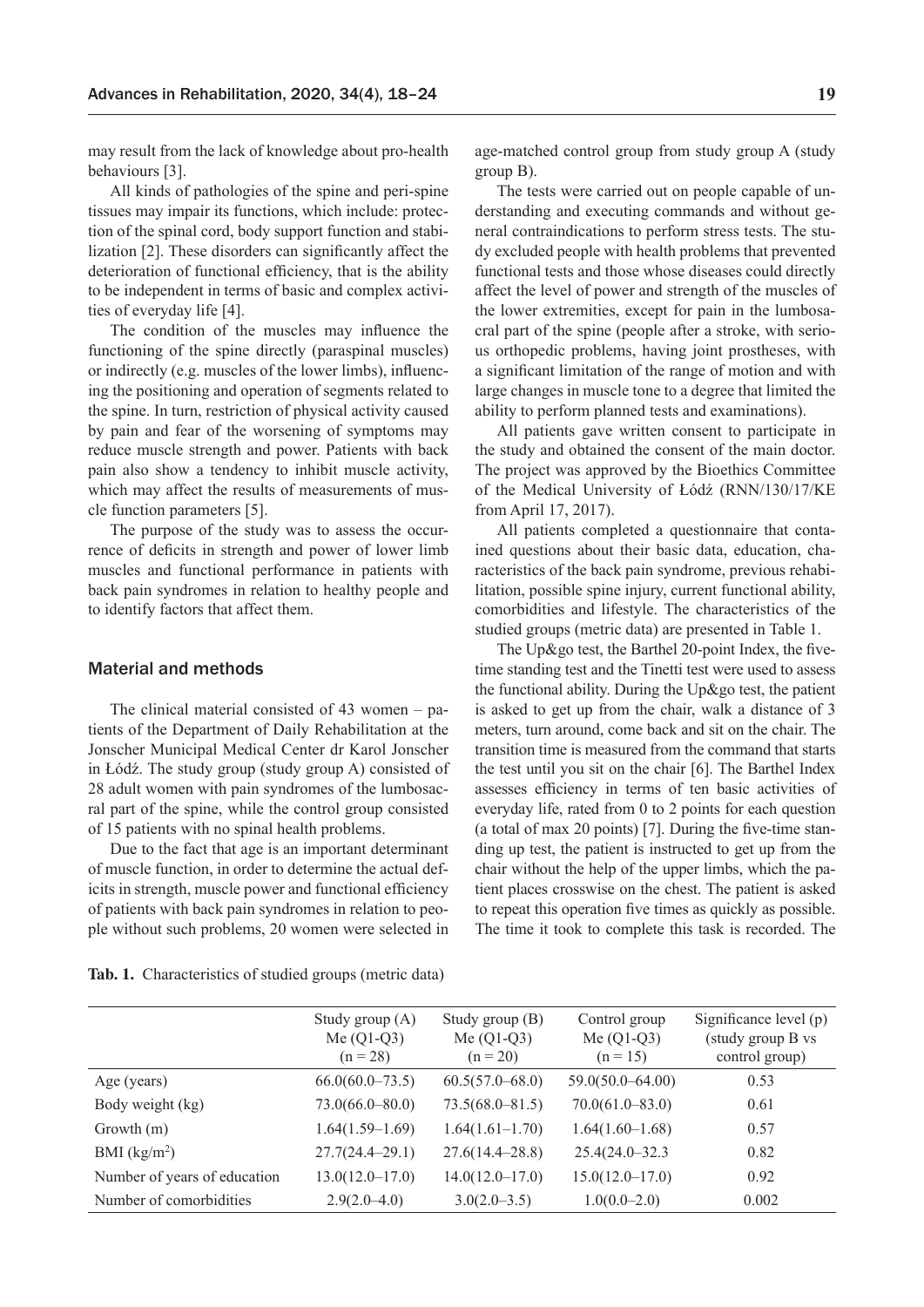stopwatch stops when the patient is in a standing position for the last time. The Tinetti test is a balance and gait scale that indirectly measures the risk of falls.

The Geriatric Depression Scale (GDS) was used to assess the mental state. This scale is used to assess the state of well-being of the respondent during the last 2 weeks. The 15-question version was used [8]. The level of pain and its characteristics were determined using the Numeric Pain Scale [9] and the Laitinen Scale. The Laitinen Scale allows to assess pain in terms of 4 features: frequency of occurrence, intensity, limitation of physical activity and the use of painkillers [10]. Muscle strength of knee extensors and flexors was measured using a Hoggan microFET2 dynamometer with a strain gauge sensor. Seated patients with thighs supported and lower legs following verbal instructions were supposed to perform an extension test and then bend the knee by pressing the device with as much force as possible for about 5 seconds. The points of application of the dynamometer are the distal part of the front (for measuring the extensor strength) and the rear (for measuring the flexor strength) surface of the lower leg. Each patient had two attempts to measure and a better result was used for the study. Muscle strength is given in newtons.

The results of muscle strength and power are given in absolute values and converted to a kilogram of body weight.

Muscle power (Pmax) and optimal shortening velocity (Vopt) were determined during a test on a cyclo ergometer. Details of the methodology were described in the previous work [11].

#### **Statistical analysis**

The test results were prepared on the basis of the "STATGRAPHICS" Plus 5 program. The data were checked for normality of distribution and equality of variances (Shapiro-Wilk test). The Mann-Whitney U test was used to compare the groups (study group B vs control group). The correlations between the numerical data for the study group A ( $n = 28$ ) were assessed using the Spearman correlation coefficient. The results are presented as the median, lower and upper quartile. The level of statistical significance was set to  $p \le 0.05$ .

#### **Results**

The characteristics of the study and control groups are presented in Table 2.

Patients in the study group had a greater number of comorbidities than patients in the control group (Table 1). Significant differences could also be noticed in the result of the five-time standing up test (in the study group this activity was performed at a slower time) and

|                  |                              | Study group (A)<br>Me $(Q1-Q3)$<br>$(n = 28)$ | Study group (B)<br>Me $(Q1-Q3)$<br>$(n = 20)$ | Control group<br>Me $(Q1-Q3)$<br>$(n = 15)$ | Significance level (p)<br>(study group B vs<br>control group) |
|------------------|------------------------------|-----------------------------------------------|-----------------------------------------------|---------------------------------------------|---------------------------------------------------------------|
| Up&go Test $(s)$ |                              | 6.7(5.7–8.7)                                  | $6.1(5.6 - 7.25)$                             | $5.3(4.5 - 7.0)$                            | 0.08                                                          |
| Barthel Index    |                              | $20.0(20.0-20.0)$                             | $230.0(19.5-20.0)$                            | $20.0(20.0-20.0)$                           | 0.21                                                          |
|                  | Five-time standing test (s)  | $10.9(8.6 - 14.4)$                            | $10,7(9.6-13.5)$                              | $7.4(6.0 - 9.4)$                            | 0.006                                                         |
|                  | Gait                         | $12.0(10.5-12.0)$                             | $12.0(10.5-12.0)$                             | $12.0(12.0 - 12.0)$                         | 0.45                                                          |
| Tinetti Test     | Balance                      | $15.5(13.0 - 16.0)$                           | $14.5(11.0 - 16.0)$                           | $16.0(15.0 - 16.0)$                         | 0.07                                                          |
|                  | Sum                          | $26.0(24.5 - 28.0)$                           | $25.5(23.0-28.0)$                             | $28.0(27.0 - 28.0)$                         | 0.04                                                          |
| <b>GDS</b>       |                              | $2.8(1.5-4.0)$                                | $2.0(1.0-4.0)$                                | $2.0(1.0-5.0)$                              | 0.97                                                          |
| Text(N)          |                              | 219.1(188.9–252.5)                            | 224.1(189.9-259.2)                            | $279.4(230.5 - 309.1)$                      | 0.005                                                         |
|                  | Fext/kg body mass (N/kg)     | $3.1(2.6-3.5)$                                | $3.1(2.8-3.5)$                                | $3.9(3.2 - 4.6)$                            | 0.01                                                          |
| Fflex $(N)$      |                              | $141.9(127.3 - 160.9)$                        | 155.3 (137.9-171.7)                           | 158.4 (145.0-194.4)                         | 0.42                                                          |
|                  | Fflex/kg body mass( $N/kg$ ) | $2.0(1.7-2.2)$                                | $2.1(1.8-2.3)$                                | $2.3(2.0-2.6)$                              | 0.16                                                          |
| Pmax $(W)$       |                              | 242.8(200.3-324.8)                            | $262.2(226.2 - 355.8)$                        | 306.1 (245.3-383.9)                         | 0.36                                                          |
|                  | Pmax/kg body mass(W/kg)      | $3.5(2.8-4.2)$                                | $3.6(3.2 - 4.6)$                              | $4.6(3.5 - 5.2)$                            | 0.19                                                          |
| Vopt (rpm)       |                              | $67.2(59.7 - 72.9)$                           | $71.2(62.6 - 77.3)$                           | $76.1(64.6 - 90.3)$                         | 0.12                                                          |

**Tab. 2.** Comparison of the study and control groups

GDS – Geriatric Depression Scale, Fext – muscle strength of knee extensors, Fflex – muscle strength of knee flexors, Pmax – maximum power, Vopt – optimal shortening velocity.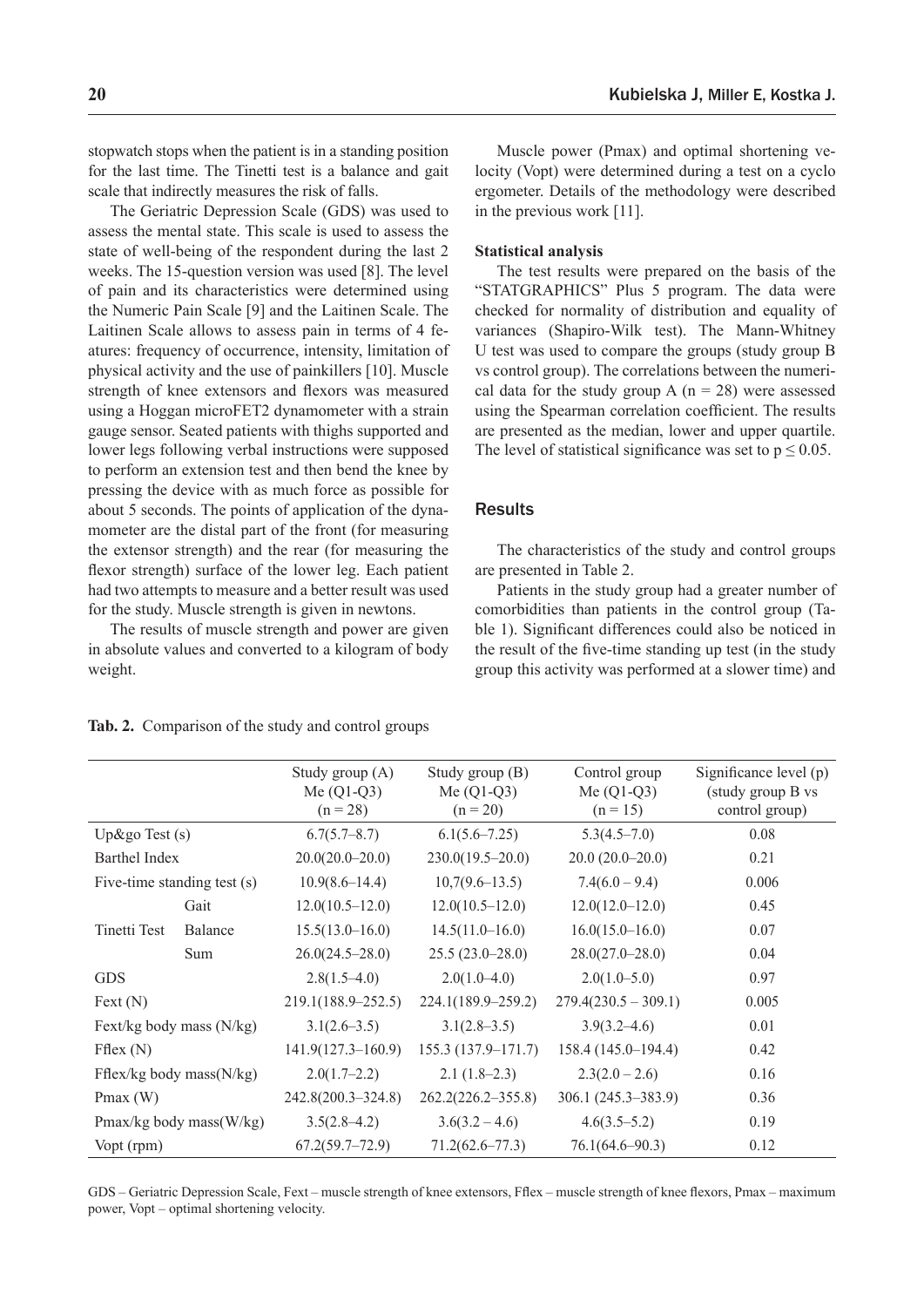in the Tinetti test (in the control group, the final result of the Tinetti test was higher). Muscle strength of knee extensors was higher in the control group.

Factors affecting functional performance in patients with lumbosacral spine pain syndromes are presented in Table 3.

Age did not correlate with most tests, except for the Up&Go test. The younger the patient was, the faster he covered the distance during the test. The patient's weight had an influence on the Tinetti gait test. People who weighed less received more points. The height of the body determined the result of the Up&go test. The shorter the patient was, the faster he moved during the test. The number of chronic diseases also had a great influence on the result of the Up&go test. The more chronic diseases a patient had, the longer it took him

|  |  |  |  | <b>Tab. 3.</b> Factors affecting functional performance in patients with lumbosacral spine pain syndromes ( $n = 28$ ) |  |  |  |  |  |  |  |  |
|--|--|--|--|------------------------------------------------------------------------------------------------------------------------|--|--|--|--|--|--|--|--|
|--|--|--|--|------------------------------------------------------------------------------------------------------------------------|--|--|--|--|--|--|--|--|

|                  |                              | Barthel                           | Five-time standing          |                            | <b>Tinetti Test</b>        |                            |
|------------------|------------------------------|-----------------------------------|-----------------------------|----------------------------|----------------------------|----------------------------|
|                  | Up&go Test $(s)$             | Index                             | up test $(s)$               | Gait                       | Balance                    | Sum                        |
| Age (years)      | $Rho = 0.49$                 | $Rho = 0.13$                      | $Rho = 0.08$                | $Rho = -0.08$              | $Rho = 0.30$               | $Rho = 0.21$               |
|                  | $P = 0.01$                   | $P = 0.51$                        | $P = 0.68$                  | $P = 0.68$                 | $P = 0.12$                 | $P = 0.27$                 |
| Body mass (kg)   | $Rho = -0.27$                | $Rho = -0.12$                     | $Rho = -0.13$               | $Rho = -0.43$              | $Rho = -0.34$              | $Rho = -0.34$              |
|                  | $P = 0.16$                   | $P = 0.53$                        | $P = 0.51$                  | $P = 0.02$                 | $P = 0.21$                 | $P = 0.07$                 |
| Growth (m)       | $Rho = -0.39$                | $Rho = 0.006$                     | $Rho = -0.02$               | $Rho = -0.03$              | $Rho = -0.16$              | $Rho = -0.17$              |
|                  | $P = 0.04$                   | $P = 0.98$                        | $P = 0.91$                  | $P = 0.86$                 | $P = 0.40$                 | $P = 0.37$                 |
| BMI $(kg/m2)$    | $Rho = -0.12$                | $Rho = -0.05$                     | $Rho = -0.17$               | $Rho = -0.45$              | $Rho = -0.14$              | $Rho = -0.23$              |
|                  | $P = 0.55$                   | $P = 0.79$                        | $P = 0.38$                  | $P = 0.02$                 | $P = 0.48$                 | $P = 0.22$                 |
| Number of years  | $Rho = -0.14$                | $Rho = -0.26$                     | $Rho = -0.07$               | $Rho = 0.09$               | $Rho = -0.32$              | $Rho = -0.28$              |
| of education     | $P = 0.47$                   | $P = 0.17$                        | $P = 0.72$                  | $P = 0.62$                 | $P = 0.09$                 | $P = 0.15$                 |
| Duration of back | $Rho = 0.15$                 | $Rho = 0.34$                      | $Rho = 0.12$                | $Rho = -0.04$              | $Rho = -0.05$              | $Rho = -0.03$              |
| problems (years) | $P = 0.43$                   | $P = 0.08$                        | $P = 0.52$                  | $P = 0.82$                 | $P = 0.80$                 | $P = 0.87$                 |
| Number of        | $Rho = 0.38$                 | $Rho = 0.08$                      | $Rho = 0.21$                | $Rho = -0.09$              | $Rho = 0.09$               | $Rho = 0.08$               |
| comorbidities    | $P = 0.05$                   | $P = 0.69$                        | $P = 0.28$                  | $P = 0.63$                 | $P = 0.62$                 | $P = 0.66$                 |
| <b>GDS</b>       | $Rho = 0.24$                 | $Rho = -0.35$                     | $Rho = 0.12$                | $Rho = 0.12$               | $Rho = -0.29$              | $Rho = -0.16$              |
|                  | $P = 0.20$                   | $P = 0.07$                        | $P = 0.53$                  | $P = 0.52$                 | $P = 0.13$                 | $P = 0.40$                 |
| <b>NRS</b>       | $Rho = 0.04$                 | $Rho = 0.13$                      | $Rho = 0.12$                | $Rho = -0.21$              | $Rho = -0.11$              | $Rho = -0.12$              |
|                  | $P = 0.82$                   | $P = 0.50$                        | $P = 0.54$                  | $P = 0.29$                 | $P = 0.57$                 | $P = 0.52$                 |
| Laitinen Scale   | $Rho = 0.20$                 | $Rho = 0.09$                      | $Rho = 0.18$                | $Rho = -0.20$              | $Rho = -0.14$              | $Rho = -0.13$              |
|                  | $P = 0.30$                   | $P = 0.64$                        | $P = 0.35$                  | $P = 0.29$                 | $P = 0.47$                 | $P = 0.51$                 |
| Text(N)          | $Rho = -0.54$<br>$P = 0.005$ | $Rho =$<br>$-0.005$<br>$P = 0.98$ | $Rho = -0.39$<br>$P = 0.04$ | $Rho = 0.40$<br>$P = 0.04$ | $Rho = 0.09$<br>$P = 0.64$ | $Rho = 0.15$<br>$P = 0.44$ |
| Fext/kg body     | $Rho = -0.29$                | $Rho = 0.12$                      | $Rho = -0.23$               | $Rho = 0.50$               | $Rho = 0.21$               | $Rho = 0.31$               |
| mass $(N/kg)$    | $P = 0.14$                   | $P = 0.53$                        | $P = 0.24$                  | $P = 0.01$                 | $P = 0.27$                 | $P = 0.11$                 |
| Fflex $(N)$      | $Rho = -0.44$                | $Rho = -0.19$                     | $Rho = -0.29$               | $Rho = 0.22$               | $Rho = -0.30$              | $Rho = -0.19$              |
|                  | $P = 0.02$                   | $P = 0.32$                        | $P = 0.13$                  | $P = 0.24$                 | $P = 0.12$                 | $P = 0.32$                 |
| Fflex/kg body    | $Rho = -0.31$                | $Rho = -0.08$                     | $Rho = -0.26$               | $Rho = 0.54$               | $Rho = -0.004$             | $Rho = 0.16$               |
| mass $(N/kg)$    | $P = 0.11$                   | $P = 0.70$                        | $P = 0.17$                  | $P = 0.005$                | $P = 0.98$                 | $P = 0.39$                 |
| Pmax $(W)$       | $Rho = -0.45$                | $Rho = -0.06$                     | $Rho = -0.19$               | $Rho = 0.11$               | $Rho = -0.18$              | $Rho = -0.09$              |
|                  | $P = 0.02$                   | $P = 0.74$                        | $P = 0.34$                  | $P = 0.55$                 | $P = 0.34$                 | $P = 0.66$                 |
| Pmax/kg body     | $Rho = -0.31$                | $Rho = 0.006$                     | $Rho = -0.08$               | $Rho = 0.30$               | $Rho = -0.09$              | $Rho = 0.06$               |
| mass $(N/kg)$    | $P = 0.10$                   | $P = 0.98$                        | $P = 0.68$                  | $P = 0.12$                 | $P = 0.63$                 | $P = 0.74$                 |
| Vopt (rpm)       | $Rho = -0.33$                | $Rho = -0.05$                     | $Rho = -0.26$               | $Rho = -0.03$              | $Rho = -0.17$              | $Rho = 0.06$               |
|                  | $P = 0.08$                   | $P = 0.79$                        | $P = 0.18$                  | $P = 0.89$                 | $P = 0.36$                 | $P = 0.74$                 |

GDS – Geriatric Depression Scale, NRS – Numeric Pain Scale, Fext – muscle strength of knee extensors, Fflex – muscle strength of knee flexors, Pmax – maximum power, Vopt – optimal shortening velocity.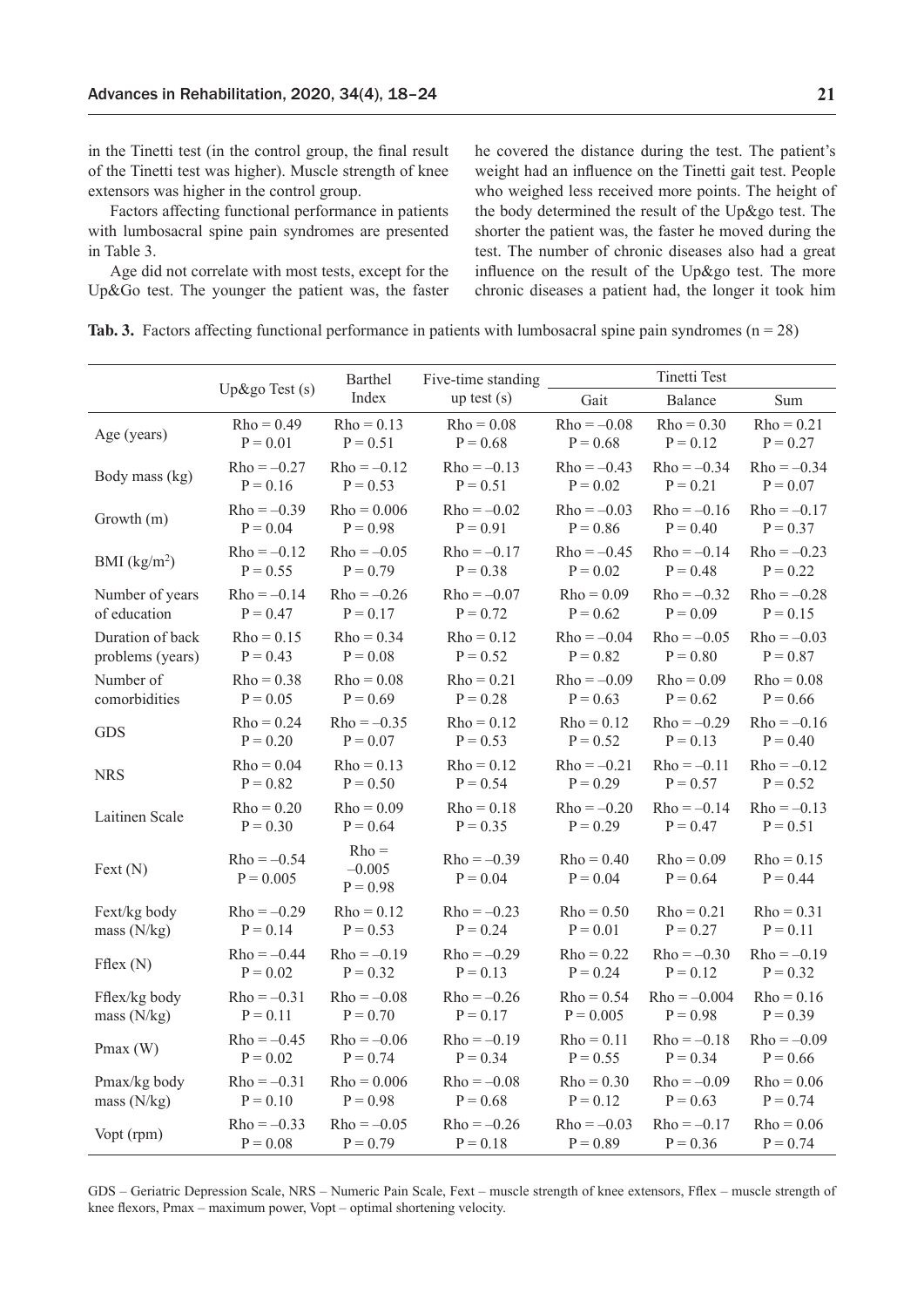$Rho = -0.45$  $P = 0.02$ 

to cover the distance in this test. The muscle strength of knee extensors correlated with the highest number of tests. The greater the muscle strength of knee extensors the patient showed, the better the results obtained in functional tests. The muscle strength of knee flexors and the maximum muscle power determined the result of the Up&go test. With the increase in the force generated by the knee flexors and the maximum muscle power, the final result of this test improved.

Factors affecting muscle strength and power in patients with lumbosacral spine pain syndromes are shown in Table 4.

Younger patients were characterized by greater muscle strength of knee flexors, maximum muscle power and optimal shortening velocity. Growth had a great influence on the parameters determining muscle function.

 $P = 0.11$ 

Age (years)  $\text{Rho} = -0.31$ 

The taller the patient was, the greater the muscle strenght of knee flexors he could generate and the greater maximum muscle power he showed. Having more chronic diseases lowered the optimal shortening velocity. Deterioration of mood, assessed with the GDS scale, determined the reduction of muscle strenght of knee extensors. In most cases, the parameters determining muscle function were correlated.

### **Discussion**

Fext (N) Fflex (N) Pmax (W) Vopt (rpm)

 $Rho = -0.58$  $P = 0.003$ 

On the basis of the conducted studies, functional deficits can be observed in patients with back pain syndromes. Patients from the study group obtained significantly weaker results in the five-time standing up test, in

|  |  |  |  |  |  | <b>Tab. 4.</b> Factors affecting muscle strength and power in patients with lumbosacral spine pain syndromes ( $n = 28$ ) |  |  |  |  |
|--|--|--|--|--|--|---------------------------------------------------------------------------------------------------------------------------|--|--|--|--|
|--|--|--|--|--|--|---------------------------------------------------------------------------------------------------------------------------|--|--|--|--|

 $Rho = -0.63$  $P = 0.001$ 

| $Rho = 0.36$<br>$Rho = 0.41$<br>$Rho = 0.43$<br>$Rho = 0.17$<br>Growth (m)<br>$P = 0.39$<br>$P = 0.06$<br>$P = 0.03$<br>$P = 0.02$<br>$Rho = -0.27$<br>$Rho = -0.01$<br>$Rho = 0.09$<br>$Rho = 0.17$<br>BMI $(kg/m2)$<br>$P = 0.17$<br>$P = 0.94$<br>$P = 0.63$<br>$P = 0.38$<br>$Rho = 0.03$<br>Number of years<br>$Rho = -0.03$<br>$Rho = 0.02$<br>$Rho = 0.11$<br>of education<br>$P = 0.86$<br>$P = 0.86$<br>$P = 0.92$<br>$P = 0.56$<br>Duration of back<br>$Rho = -0.19$<br>$Rho = -0.26$<br>$Rho = 0.11$<br>$Rho = 0.18$<br>problems (years)<br>$P = 0.32$<br>$P = 0.17$<br>$P = 0.56$<br>$P = 0.36$<br>Number of<br>$Rho = -0.12$<br>$Rho = -0.18$<br>$Rho = -0.30$<br>$Rho = -0.38$<br>comorbidities<br>$P = 0.34$<br>$P = 0.55$<br>$P = 0.12$<br>$P = 0.05$<br>$Rho = -0.20$<br>$Rho = -0.43$<br>$Rho = -0.17$<br>$Rho = -0.14$<br><b>GDS</b><br>$P = 0.29$<br>$P = 0.03$<br>$P = 0.38$<br>$P = 0.45$<br>$Rho = 0.18$<br>$Rho = 0.27$<br>$Rho = 0.30$<br>$Rho = -0.20$<br><b>NRS</b><br>$P = 0.29$<br>$P = 0.35$<br>$P = 0.16$<br>$P = 0.12$<br>$Rho = -0.25$<br>$Rho = 0.06$<br>$Rho = -0.08$<br>$Rho = 0.07$<br>Laitinen Scale<br>$P = 0.20$<br>$P = 0.76$<br>$P = 0.66$<br>$P = 0.71$<br>$Rho = 0.64$<br>$Rho = 0.51$<br>$Rho = 0.29$<br>Text(N)<br>P < 0.001<br>$P = 0.009$<br>$P = 0.13$<br>$Rho = 0.65$<br>$Rho = 0.66$<br>$Rho = 0.52$<br>Fflex(N)<br>P < 0.001<br>P < 0.001<br>$P = 0.007$<br>$Rho = 0.48$<br>$Rho = 0.66$<br>$Rho = 0.71$<br>Pmax $(W)$<br>P < 0.001<br>$P = 0.01$<br>P < 0.001<br>$Rho = 0.25$<br>$Rho = 0.52$<br>$Rho = 0.71$<br>Vopt (rpm)<br>$P = 0.19$<br>$P = 0.007$<br>P < 0.001 | Body mass (kg) | $Rho = -0.06$<br>$P = 0.75$ | $Rho = 0.19$<br>$P = 0.32$ | $Rho = 0.30$<br>$P = 0.12$ | $Rho = 0.24$<br>$P = 0.22$ |
|----------------------------------------------------------------------------------------------------------------------------------------------------------------------------------------------------------------------------------------------------------------------------------------------------------------------------------------------------------------------------------------------------------------------------------------------------------------------------------------------------------------------------------------------------------------------------------------------------------------------------------------------------------------------------------------------------------------------------------------------------------------------------------------------------------------------------------------------------------------------------------------------------------------------------------------------------------------------------------------------------------------------------------------------------------------------------------------------------------------------------------------------------------------------------------------------------------------------------------------------------------------------------------------------------------------------------------------------------------------------------------------------------------------------------------------------------------------------------------------------------------------------------------------------------------------------------------------------------------------------------|----------------|-----------------------------|----------------------------|----------------------------|----------------------------|
|                                                                                                                                                                                                                                                                                                                                                                                                                                                                                                                                                                                                                                                                                                                                                                                                                                                                                                                                                                                                                                                                                                                                                                                                                                                                                                                                                                                                                                                                                                                                                                                                                            |                |                             |                            |                            |                            |
|                                                                                                                                                                                                                                                                                                                                                                                                                                                                                                                                                                                                                                                                                                                                                                                                                                                                                                                                                                                                                                                                                                                                                                                                                                                                                                                                                                                                                                                                                                                                                                                                                            |                |                             |                            |                            |                            |
|                                                                                                                                                                                                                                                                                                                                                                                                                                                                                                                                                                                                                                                                                                                                                                                                                                                                                                                                                                                                                                                                                                                                                                                                                                                                                                                                                                                                                                                                                                                                                                                                                            |                |                             |                            |                            |                            |
|                                                                                                                                                                                                                                                                                                                                                                                                                                                                                                                                                                                                                                                                                                                                                                                                                                                                                                                                                                                                                                                                                                                                                                                                                                                                                                                                                                                                                                                                                                                                                                                                                            |                |                             |                            |                            |                            |
|                                                                                                                                                                                                                                                                                                                                                                                                                                                                                                                                                                                                                                                                                                                                                                                                                                                                                                                                                                                                                                                                                                                                                                                                                                                                                                                                                                                                                                                                                                                                                                                                                            |                |                             |                            |                            |                            |
|                                                                                                                                                                                                                                                                                                                                                                                                                                                                                                                                                                                                                                                                                                                                                                                                                                                                                                                                                                                                                                                                                                                                                                                                                                                                                                                                                                                                                                                                                                                                                                                                                            |                |                             |                            |                            |                            |
|                                                                                                                                                                                                                                                                                                                                                                                                                                                                                                                                                                                                                                                                                                                                                                                                                                                                                                                                                                                                                                                                                                                                                                                                                                                                                                                                                                                                                                                                                                                                                                                                                            |                |                             |                            |                            |                            |
|                                                                                                                                                                                                                                                                                                                                                                                                                                                                                                                                                                                                                                                                                                                                                                                                                                                                                                                                                                                                                                                                                                                                                                                                                                                                                                                                                                                                                                                                                                                                                                                                                            |                |                             |                            |                            |                            |
|                                                                                                                                                                                                                                                                                                                                                                                                                                                                                                                                                                                                                                                                                                                                                                                                                                                                                                                                                                                                                                                                                                                                                                                                                                                                                                                                                                                                                                                                                                                                                                                                                            |                |                             |                            |                            |                            |
|                                                                                                                                                                                                                                                                                                                                                                                                                                                                                                                                                                                                                                                                                                                                                                                                                                                                                                                                                                                                                                                                                                                                                                                                                                                                                                                                                                                                                                                                                                                                                                                                                            |                |                             |                            |                            |                            |
|                                                                                                                                                                                                                                                                                                                                                                                                                                                                                                                                                                                                                                                                                                                                                                                                                                                                                                                                                                                                                                                                                                                                                                                                                                                                                                                                                                                                                                                                                                                                                                                                                            |                |                             |                            |                            |                            |
|                                                                                                                                                                                                                                                                                                                                                                                                                                                                                                                                                                                                                                                                                                                                                                                                                                                                                                                                                                                                                                                                                                                                                                                                                                                                                                                                                                                                                                                                                                                                                                                                                            |                |                             |                            |                            |                            |

GDS – Geriatric Depression Scale, NRS – Numeric Pain Scale, Fext – muscle strength of knee extensors, Fflex – muscle strength of knee flexors, Pmax – maximum power, Vopt – optimal shortening velocity.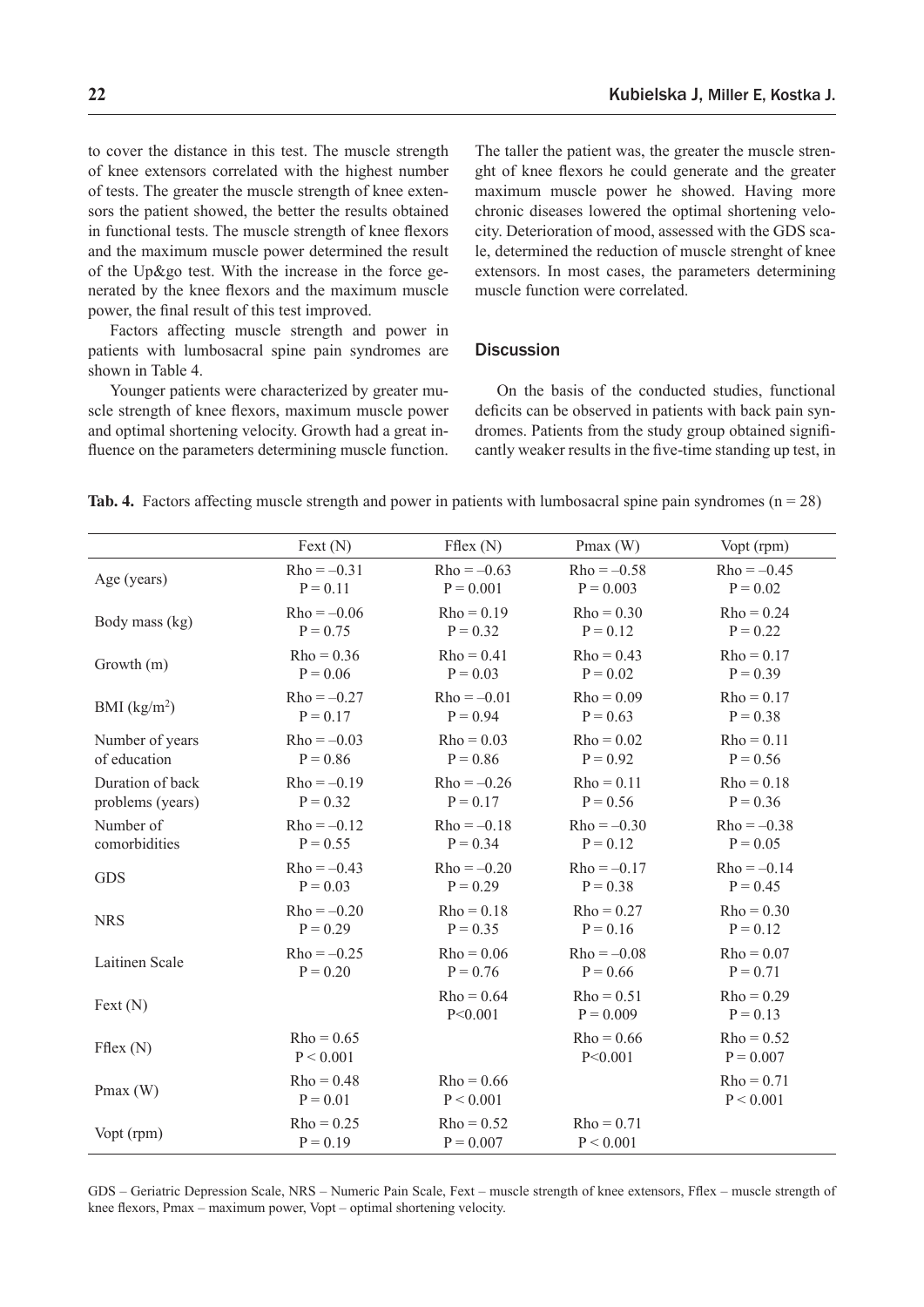the Tinetti test and at the level of the tendency to appear statistically significant difference also in the Up&go test. These results are also confirmed by the studies of other authors. In the work of Lavky-Shulan et al. [12] decreased functional efficiency was found in patients suffering from pain in the lumbosacral spine. Patients showed functional limitations in walking, sitting, bending and housework. Pain largely determined their level of physical activity. In the study of Kozłowski et al. [13], people in the 60–75 age group much more often chose higher values in the Numeric Pain Scale, which contributed to a reduction in their functional efficiency. Cecchi et al. [14] observed that in older patients, back pain was associated with decreased physical activity as well as deterioration of the mental state of patients and difficulties in doing household activities, shopping and using public transport. In our study, patients with back pain had lower results in functional tests, but the level of pain alone did not determine these results. This may be due to the fact that the study included people in a chronic condition, with less pain. In our reality, the patient goes to facilities that provide physiotherapy services after a long waiting period, which often leads to a spontaneous reduction in pain and the need to participate in daily activities.

In terms of functional ability, the results of the Up&go test were associated with the greatest number of factors. No relationship was obtained with the Barthel Index, which results from the occurrence of the socalled ceiling effect for this test. The mean score for both the study and control groups was almost equal to the maximum number of points that could be achieved in this study, which indicates a fairly good functional level in terms of basic daily activities.

In the group of patients with pain syndromes, the Up&go result was influenced by age – worse results were obtained by older patients. The influence of age on functional ability is commonly described in the works of other authors. Changes related to ageing affect almost all structures and functions of the organism, moreover, the number of chronic diseases increases, which in turn leads to a reduction in the possibility of efficient functioning [15,16]. The decrease in functional efficiency is also influenced by the deterioration of muscle function, which was also confirmed in the present study. Older patients had poorer results for almost all muscle assessment parameters, i.e. strength, power, and optimal shortening velocity.

In our research, we can observe a relationship between functional performance measured with the Up&go test and the number of comorbidities. Szpala et al. in their article [2] indicate that all kinds of birth defects and anomalies, degenerative changes, joint inflammation, neoplastic and metabolic diseases, as well as injuries and overload diseases, to a large extent intensify the pain in the spine, and may even be their direct cause. Patients from the study group (with back pain) also had a greater number of chronic diseases compared to the control group. Therefore, it cannot be ruled out that the results of both functional ability and muscle function in our study were also influenced by other chronic diseases. This is a weakness of the study and in this respect it is worth carrying out additional analyzes in the future, including a larger group of patients.

The strength of the muscles of the lower limbs is an important factor influencing the functional efficiency of patients with back pain syndromes. Patients with back pain syndromes who generated greater muscle strength in the lower extremities achieved better results in functional tests. As in our study, de Sousa et al. [17] in a systematic review with meta-analysis showed that patients suffering from lumbosacral spine pain were characterized by a reduced muscle strength of knee extensors (additionally the abduction and straightening muscles in the hip joint), but there was no significant difference in the muscle strength of knee flexors compared to healthy patients. The largest number of clinical trials involving patients with back pain concerns the strength of the trunk muscles, only a few studies concern the strength of other muscle groups. Meanwhile, the muscles of the lower extremities can greatly influence the position of the pelvis. In addition, the strength of individual human muscles is usually correlated with each other: a patient who shows weaker muscle strength in the lower limbs, at the same time usually has weaker trunk muscles. Lee et al. [18] emphasize the reduced strength of the trunk muscles and the knee joint muscles in patients with pain in the lumbosacral spine, and emphasize the correlation between the total strength of the trunk muscles and the muscles of the knee joint in both the control and study groups.

In the general population of the elderly, according to the results of research by many authors [9,15,19], muscle power and the optimal shortening velocity determine to a greater extent functional efficiency than muscle strength. For example, in studies by Clemencon et al. [19] it was found that the maximum muscle power and the optimal shortening velocity are determinants of physical ability and are an extremely important factor determining patient mobility. Studies conducted in a group of women with chronic osteoarthritis have shown that the improvement in functional ability after rehabilitation is mainly due to changes in the maximum muscle power and the optimal shortening velocity in these patients, and to a lesser extent is related to the change in muscle strength [9]. In our research, the relationship between muscle power and functional efficiency concerned only the Up&go test, and in the case